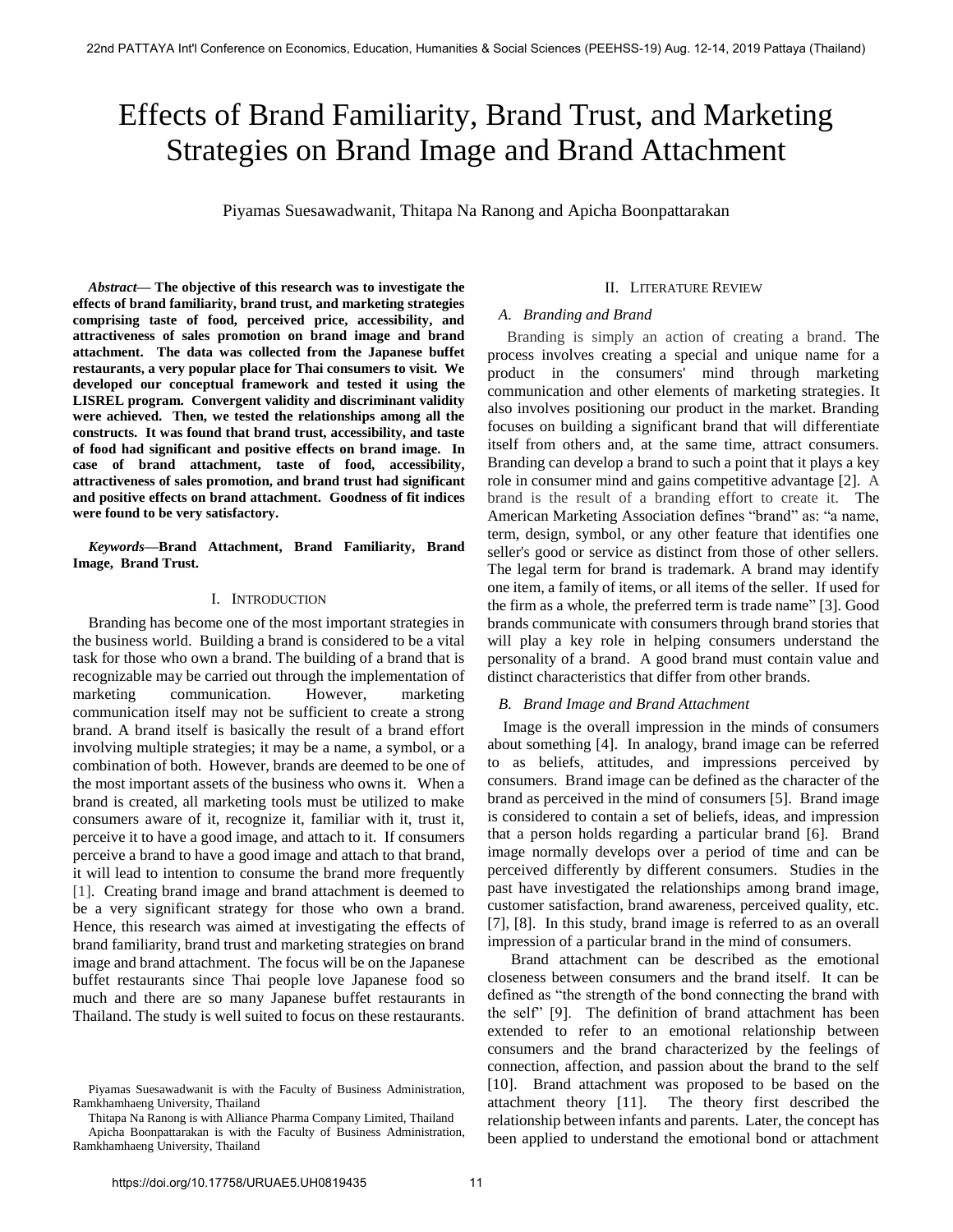between consumers and any object including the brand. Attachment is basically a psychological state of mind in which strong cognitive and affective aspects can link a brand with a consumer. In this sense, a brand is perceived to be an extension of one's own self. Past research has studied the concept of brand attachment and has indicated that brand attachment may be associated with perception of fairness, pricing at a higher level, brand prominence, brand equity, etc. [12], [13], [14]. In this research, brand attachment is defined as an emotional link between consumers and the brand with regard to affection and passion.

#### *C. Brand Familiarity*

Brand familiarity is a construct used in the brand concept [15]. It is believed that if consumers are familiar with a brand, they will generally have knowledge about that particular brand [16]. It is contended that if consumers recognize a brand they are familiar with, they will generally prefer that brand [17]. Marketing scholars have shown that familiar brands are more noticeable, more easily recalled, and slightly favored by consumers than those that consumers are not familiar with [18]. Brand familiarity has also been defined as previous experience with the brand. Brand familiarity has been studied in the past and was found to have an influence on brand memory, consumer value, and attitude toward the brand [19], [20]. In this research, brand familiarity is defined as the awareness consumers have of a particular brand; therefore, that particular brand will be easily recognizable by consumers.

#### *D. Brand Trust*

 Brand trust is defined as "the willingness of the average consumer to rely on the ability of the brand to perform its stated function" [21]. Brand trust is considered to be the expectation of consumers to believe in the brand's performance with some risk [22]. It is believed that brand trust is a concept. This concept will make consumers believe in the brand that it will be able to perform to the expectation it claims to be able to. Brand trust can also be described as a form of consumer confidence in the brand. Brand trust may come from past experience and previous encounter with the brand. It is basically a consumer feeling that the brand will perform to meet their consumption expectations [23]. Various studies have examined brand trust and its association with brand affect, brand quality, consumer satisfaction, etc. [22]. In this research, brand trust is referred to as consumer belief that the brand will perform what it claims to perform and this belief may arise from consumers' past experience with the brand.

## *E. Marketing Strategies*

 *Taste* - In general, marketing strategies as we know of consist of product, price, place, and promotion and often these four components are referred to as marketing mix. However, marketing mix has to adapt itself to correspond to each individual business which may be different from each other. The word product refers to something that has been offered for sale in the belief that it will satisfy the need of consumers. Products may include both tangible goods and intangible goods or services [6]. In this study, the focus is on the restaurant business; hence, the product will be considered to be the taste of food. The reputation of good taste through marketing communication and advertising will draw consumers to come and try. Consumers' own personal values will determine how good or bad the taste or aroma is. In order to retain customers, a good restaurant business must provide good product taste consistently. Otherwise, customers will come and visit only once and will not be coming back. Thus, it is believed that in the restaurant business, taste of food must be good and consistent. This is essential to the success of the business. It will also lead to the creation of positive brand image and brand attachment. In this research, taste is referred to as the quality of food perceived by customers.

 *Perceived Price* - Pricing generally can create a certain image of the product or service. It is a very significant factor influencing consumers' decision making. Price is considered to be an important ingredient of marketing mix; it is the amount of money paid for a product or service [6]. Price can also be interpreted as a signal of product or service quality [24]. Perceived price is the perception of price by consumers. It includes money, time, search cost, effort, and psychological cost. Price can be used to build image and create product or service differentiation [25]. Consumers typically have a reference price, i.e., a specific range of price that is acceptable. Price has often been used to signal the quality of a product or service [26]. Studies have examined the relationships among perceived price, perceived value, perceived trust, perceived risk, etc. [27]. In this research, perceived price is referred to as the perception of price which may include various cost components, such as money, time, information search, effort, and psychological aspect, by consumers.

 *Accessibility* - Accessibility is a term that has been used in recent times. In the retail sector including the restaurant business, the physical location is considered to be an important part of distribution channel because it will bring together customers and their product offerings. The more accessible our location is; the more consumers will be able to come and visit [28]. Accessibility is basically the ease of reaching the designated location. Accessibility is comparable to the concept of distribution channel. In the restaurant industry, accessibility may be referred to as the location of the restaurant that consumers perceive to be convenient to be reached or entered. In the traditional sense, accessibility involves satisfying consumer needs by making the product or service available to consumers at the location it is located. Department stores, discount stores, restaurants, and all other conventional retailing businesses that need a physical presence (brick and mortar stores) must be concerned with their physical location [29]. It is suggested that easy and convenient to access the physical location will gain competitive advantage over their competitors. In this research, accessibility means the ease as well as the convenience of accessing the location of the restaurant.

 *Attractiveness of Sales Promotion* - The term promotion, the fourth aspect of marketing mix, may involve several key marketing tools, such as advertising, sales promotion, public relations, personal selling, etc. [6]. Sales promotion is a type of pull marketing strategy to attract consumers. In the restaurant business, sales promotion has become a key determinant for consumers to enter and obtain the service and food. A very popular sales promotion technique frequently used in the restaurant business is discounts which may include discounted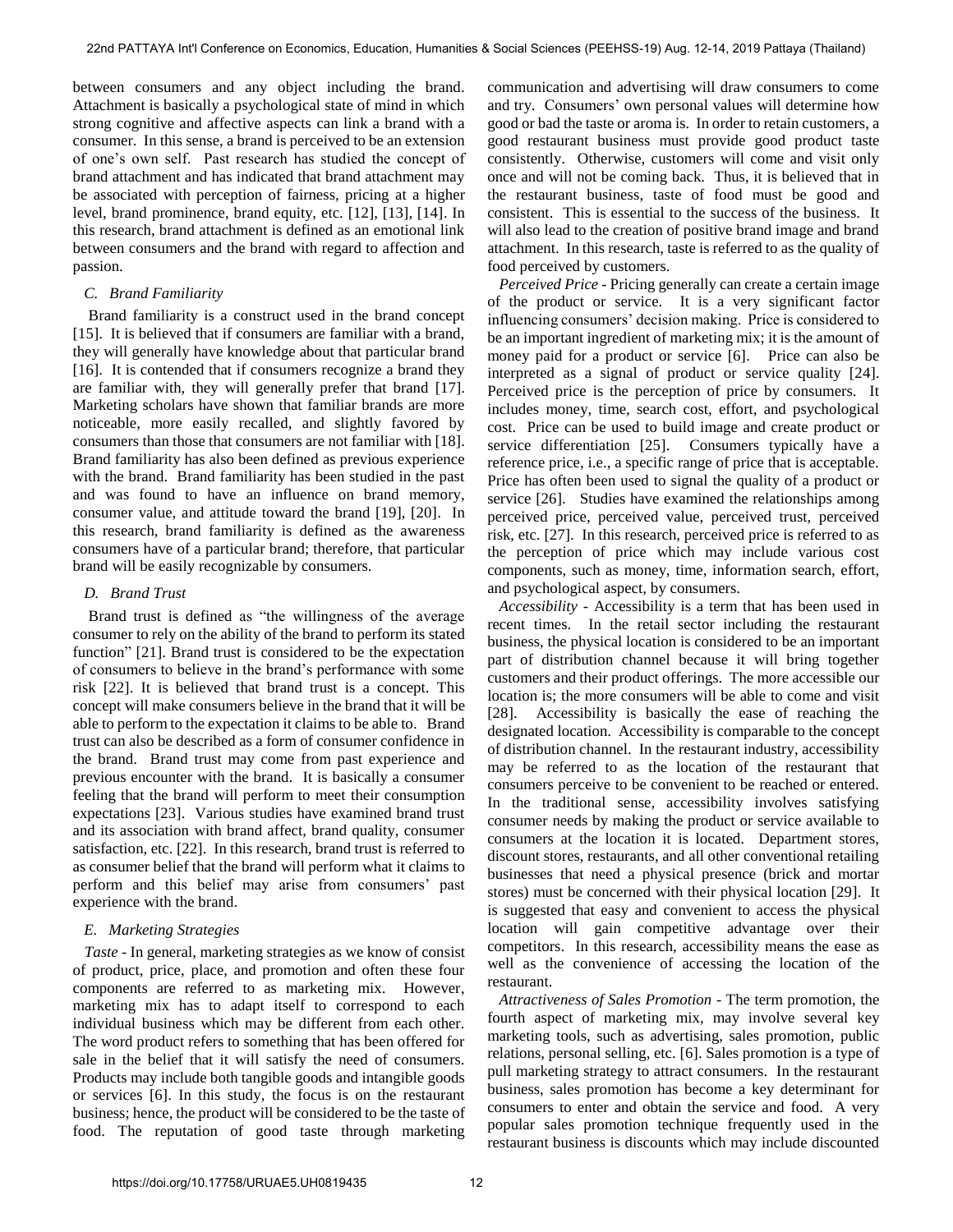prices during certain times of the day or week, reduced drink prices during certain times, offering eat-free programs on specific occasion, such as birthday, etc. Even though our sales promotion is good, we still have to make our target customers aware of it through any medium, such as placing the information on banner in front of the restaurants, giving a discount on the customers' receipts, providing a promotional card specifying the number of times the customer has visited, etc. [30], [31]. In this research, attractiveness of sales promotion is defined as the sales promotion given to potential customers that are attractive enough to draw them into the restaurants.

# III. CONCEPTUAL FRAMEWORK

 From the literature review, a conceptual framework is developed. In this study, we proposed that brand familiarity, brand trust, taste, perceived price, accessibility, and attractiveness of sales promotion will have positive effects on brand image and brand attachment. Figure 1 illustrates this conceptual framework.



Fig. 1. The research conceptual framework

#### IV. METHODOLOGY

 The population of interest was customers of Japanese buffet restaurants. The researchers chose Japanese buffet restaurants because there were very popular and had numerous brands in the Bangkok Metropolitan area in Thailand and Thai people loved to visit one of these restaurants. Most brands had branches. We used purposive sampling to select four comparable restaurants that had branches and used simple random sampling to select two branches from each restaurant. We collected data from those customers who had visited the restaurants no more than twice in the past three months. Since we were planning to use SEM with LISREL program to analyze the data, we needed twenty samples per each observed variable/indicator/question. We had twenty-four indicators; hence, the sample size would be 480. This meant we would have to collect data from 60 customers per branch. We contacted the restaurants and asked for their permissions to collect data from their customers.

 Our measures were based on five point Likert scales and were adapted from existing measures as well as the definitions of the constructs. In order to perform reliability analysis, multiple items were used for each construct. A questionnaire was then developed. We then examined content validity by asking five scholars to perform the IOC (Index of Item-Objective Congruence). Those ambiguous questions were modified.

Then, a pretest was carried out with 50 samples. Data were collected and reliability analysis was performed. Cronbach's alphas were computed. All the Cronbach's alphas were above 0.7 [32]. The lowest was 0.749 and the highest was 0.964. Most of them were above 0.8. This meant the measures were reliable and good. Our data collection method was based on face-to-face interviews and the total number of questionnaires collected was 480 as mentioned above.

#### V. ANALYSIS AND RESULTS

First, we checked all the completed questionnaires and dropped two questionnaires because they were unusable. The usable questionnaires left for analysis were 478. The sample consisted of 37.2% male and 62.8% female. The marital status was 72.2% single and 27.8% marry. The average age of respondents was 31.06 with standard deviation of 5.89. Most of the respondents had a bachelor's degree (75.9%) and had income of Baht 40,000 or lower (94.8%). We then performed confirmatory factor analysis to examine convergent and discriminant validity by using the LISREL program. We tested the measurement model by treating all the constructs to be exogenous latent variables and allowed them to covary. All lambdas  $(\lambda)$  were found to be above 0.6 with the lowest equaled 0.676 and the highest was 0.916; most of them were above 0.7. All lambdas  $(\lambda)$  were found to be highly significant with p-value less than 0.001. The composite reliabilities (CR) of eight constructs ranged from 0.752 to 0.930. All were above 0.6. All the average variance extracted (AVEs) values were above 0.5 ranging from 0.503 to 0.817. The results indicated that our constructs achieved convergence in measurement [33]. The goodness of fit indices suggested a good fit of the model. SRMR was 0.051 (less than 0.8) and CFI, TLI, and NFI were well above 0.90 [34]. We then tested discriminant validity by comparing squared correlation coefficient with each of the two correlated constructs' AVEs. The results indicated that all squared correlation coefficients were less than each of their individual AVEs. Thus, discriminant validity was achieved [35]. This meant our latent constructs were different from one another. We then tested our structural model shown in Figure 2 by using the LISREL program to test our proposed model.



Fig. 2. The structural model for testing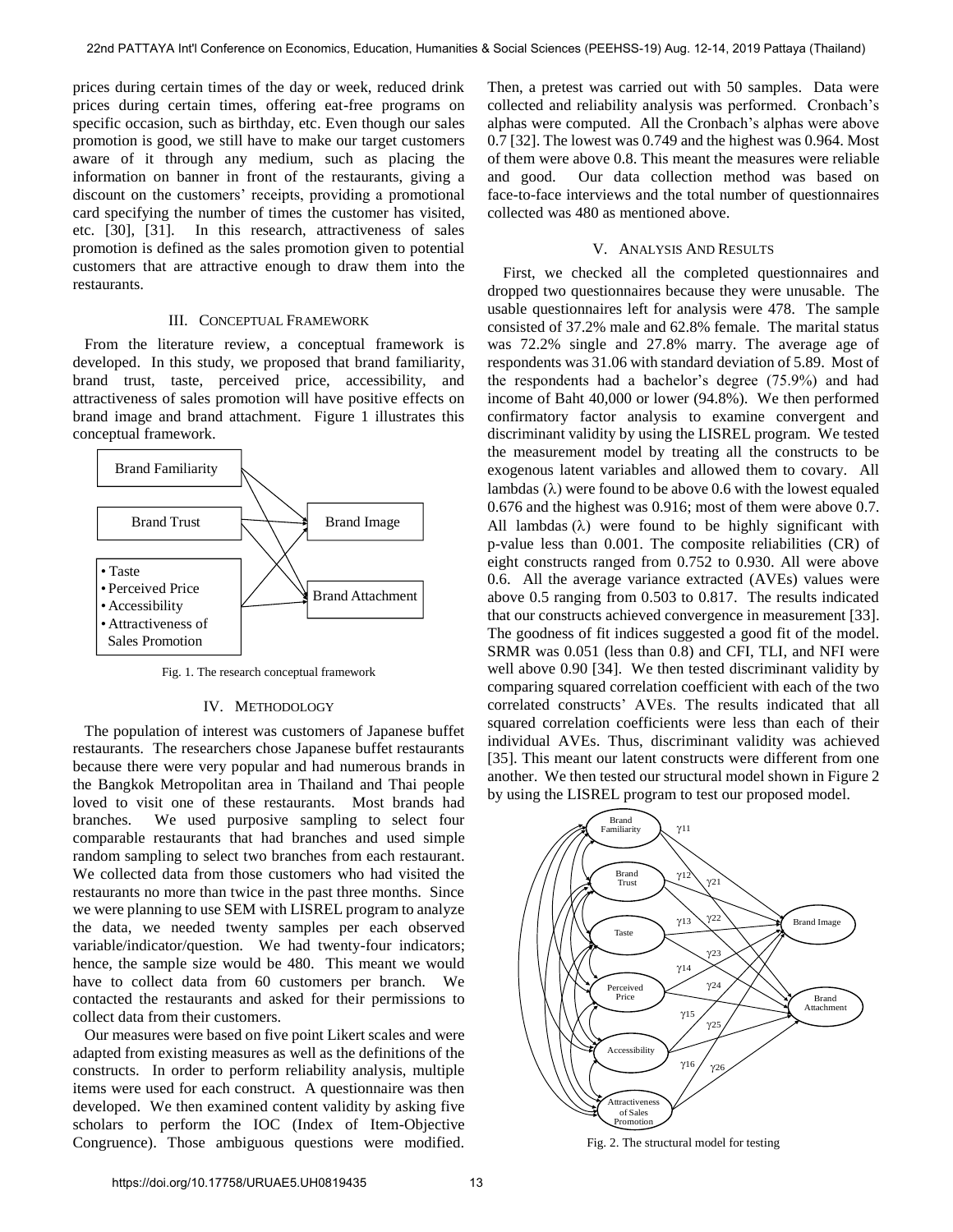The results from the test were presented in Table I.

| Path                          | LISREL Symbol | Coefficients | t-value    |
|-------------------------------|---------------|--------------|------------|
| <b>Brand Familiarity</b>      | $\gamma$ 11   | 0.090        | 1.680      |
| $\rightarrow$ Brand Image     |               |              |            |
|                               |               |              |            |
| Brand Trust $\rightarrow$     | $\gamma$ 12   | 0.470        | 8.967***   |
| <b>Brand Image</b>            |               |              |            |
| Taste $\rightarrow$ Brand     | y13           | 0.145        | 2.486*     |
| Image                         |               |              |            |
| Perceived Price $\rightarrow$ | y14           | $-0.001$     | $-0.020$   |
| <b>Brand Image</b>            |               |              |            |
| Accessibility $\rightarrow$   | $\gamma$ 15   | 0.398        | $7.138***$ |
| <b>Brand Image</b>            |               |              |            |
| Attractiveness of             | $\gamma$ 16   | 0.020        | 0.483      |
| Sales Promotion $\rightarrow$ |               |              |            |
| <b>Brand Image</b>            |               |              |            |
| <b>Brand Familiarity</b>      | $\gamma$ 21   | $-0.114$     | $-1.828$   |
| $\rightarrow$ Brand           |               |              |            |
| Attachment                    |               |              |            |
| Brand Trust $\rightarrow$     | $\gamma$ 22   | 0.127        | $2.331*$   |
| <b>Brand Attachment</b>       |               |              |            |
| Taste $\rightarrow$ Brand     | $\gamma$ 23   | 0.330        | 4.822***   |
| Attachment                    |               |              |            |
| Perceived Price $\rightarrow$ | $\gamma$ 24   | $-0.074$     | $-1.187$   |
| <b>Brand Attachment</b>       |               |              |            |
| Accessibility $\rightarrow$   | $\gamma$ 25   | 0.236        | 3.856***   |
| <b>Brand Attachment</b>       |               |              |            |
| Attractiveness of             | $\gamma$ 26   | 0.330        | $6.630***$ |
| Sales Promotion $\rightarrow$ |               |              |            |
| <b>Brand Attachment</b>       |               |              |            |

TABLE I: RESULTS OF THE STUDY

\*\*\*Significant at 0.001

\*\* Significant at 0.01

\* Significant at 0.05

The results from the structural model suggested that brand trust and accessibility had significant and positive effects on brand image  $(p > 0.001)$ . Taste was also found to have a significant and positive effect on brand image ( $p > 0.05$ ). In case of brand attachment, taste, accessibility, and attractiveness of sales promotion were found to have significant and positive effects on brand attachment ( $p > 0.001$ ). Brand trust was also found to have a significant and positive effect on brand attachment ( $p > 0.05$ ).

Goodness of fit indices suggested a good fit of the model. SRMR was found to be 0.0514 (less than 0.8) and CFI was 0.949 [34]. RMR was 0.0224. NFI, TLI, IFI, and RFI were all above 0.90.

#### VI. DISCUSSION

 Our structural model suggested that brand trust, accessibility, and taste had significant and positive effects on brand image. Brand trust had the strongest effect, followed by accessibility, and taste. When we trust the brand, the brand image will go up. If we believe that the brand will perform what it is supposed to perform, our impression of the brand will go up. In the restaurant business where physical presence is key to success, accessibility will be an important criterion for consumers to make up their minds. Consumers will have good and positive feelings, i.e., impression, about the brand when the location of the brand is easy and convenient to access. Finally, taste of food is considered to be a very important factor in the restaurant business.

 Moreover, our results suggested that taste, accessibility, attractiveness of sales promotion, and brand trust had significant and positive effects on brand attachment. Attractiveness of sales promotion had the strongest effect, followed by taste, accessibility, and brand trust. The emotional link between the brand and the consumer will be the result of good sales promotion. Good sales promotion will stimulate brand attachment. Similar to brand image, taste, accessibility, and brand trust will be the key driver of brand attachment.

Brand familiarity had no effect on both brand image and brand attachment. This is due to the fact that being familiar with the brand may not translate into consumers' impression of the brand and may also not translate into an emotional link between consumers and the brand. Perceived price also did not have an effect. This is because Japanese buffet restaurants may provide good value for the money customers have to pay. Customers can eat whatever they want and can eat as much as they can. Sales promotion had no effect on only brand image. Giving discount or other special sales promotion may not be related to the impression of the brand. Impression of the brand is one thing; good sales promotion is another thing. They are not related. Brand image itself should not have any influential effect on brand attachment. Having an impression about a brand does not translate into an emotional link between the brand and consumers. That is why we did not propose any relationship between brand image and brand attachment. The correlation between the two was also found to be low.

 The contribution of this research is the connection between brand concepts and marketing strategies. The study includes brand familiarity, brand trust, brand image, and brand attachment in the conceptual framework with marketing strategies. The implication is that to create brand image and brand attachment, restaurant businesses must focus on consumer trust of the brand, the taste of their food, and the location where their restaurants are situated. In addition, it is not surprising to find that attractiveness of sales promotion only has a positive effect on brand attachment. This means that providing special discounts to the restaurant's members may be one solution to help create brand attachment. Membership and reward program may help arouse the emotional link between the restaurant and consumers. The limitation of this research is that there are still some other brand concepts, such as brand awareness, brand recognition, and brand affect, that have been left out of the study. Future research may want to examine the effects of some other elements of brand concepts.

# VII. CONCLUSION

 The purpose of this study was to examine the effects of brand familiarity, brand trust, and marketing strategies consisting of taste, perceived price, accessibility, and attractiveness of sales promotion on brand image and brand attachment. The focus was on Japanese buffet restaurants. We used LISREL program to analyze the data. First, we examined the measurement model to verify convergent validity. The findings showed that all lambda  $(\lambda)$  were above 0.6. We computed composite reliability (CR) and average variance extracted (AVE). The CRs were all above 0.6 and the AVEs were all above 0.5. Convergent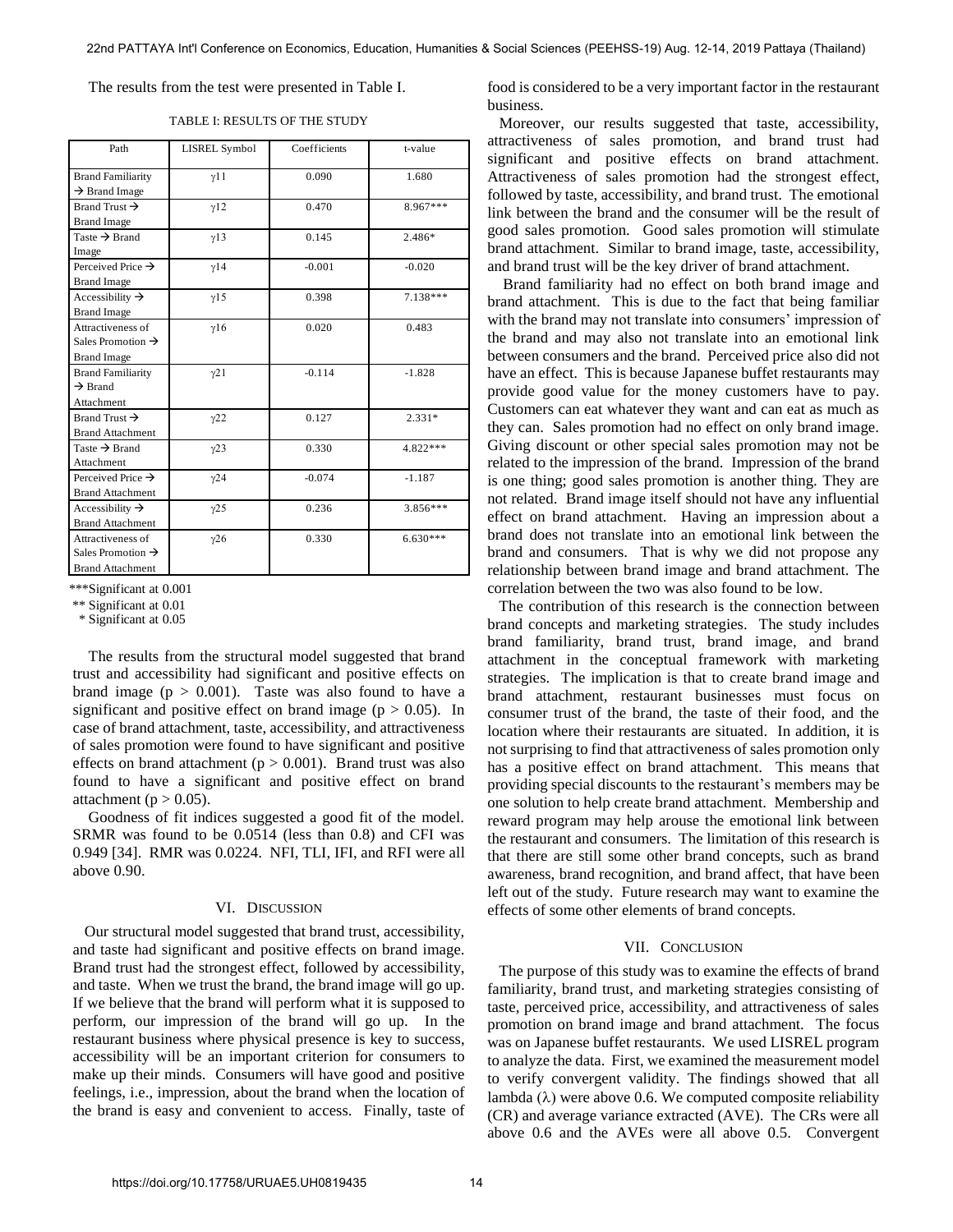validity was achieved. Discriminant validity was also achieved because the squared correlation of the two latent constructs was lower than the AVE of each of the two latent constructs. It was true for all squared correlation coefficients. Finally, we used the structural model to test our conceptual framework. The results showed that brand trust, accessibility, and taste of food had significant and positive effects on brand image. In case of brand attachment, taste of food, accessibility, attractiveness of sales promotion, and brand trust had significant and positive effects on brand attachment. Goodness of fit indices were found to be very satisfactory. Future research may want to examine other aspects of brand concepts, such as brand awareness, brand recognition, and brand affect.

#### **REFERENCES**

- [1] K. Hobkirk. (June 2019). *The important differences between brands and branding*. Available[: https://trainofthought.net/branding/the-differences](https://trainofthought.net/branding/the-differences) -between-brands-and-branding-355/
- [2] Branding. (June 2019). Available: <http://www.businessdictionary.com/> definition/branding.html
- [3] P. D. Bennett, *Dictionary of Marketing Terms*, Chicago IL: American Marketing Association, 1988.
- [4] [P. Mohajerani, and A. Miremadi, "Customer satisfaction modeling in](https://doi.org/10.5539/ijms.v4n3p134) [hotel industry: A case study of Kish Island in Iran](https://doi.org/10.5539/ijms.v4n3p134)*," International Journal of Marketing Studies*[, vol. 4, no. 3, pp. 134-152, 2012.](https://doi.org/10.5539/ijms.v4n3p134)  https://doi.org/10.5539/ijms.v4n3p134
- [5] K. L. Keller, "Conceptualizing, measuring, and managing customer-based brand equity," *Journal of Marketing*, vol. 57, no. 4, pp.1-22, 1993.
- [6] P. Kotler, and K. L. Keller, *Marketing Management*, 15th edition Harlow, U.K.: Pearson Education Limited, 2018.
- [7] [S. Kima, J. Y. Choeb, and J. F. Petrick, "The effect of celebrity on brand](https://doi.org/10.1016/j.jdmm.2018.03.006)  [awareness, perceived quality, brand image, brand loyalty, and](https://doi.org/10.1016/j.jdmm.2018.03.006)  [destination attachment to a literary festival,"](https://doi.org/10.1016/j.jdmm.2018.03.006) *Journal of Destination Marketing & Management*[, vol. 9, pp. 320-329, 2018.](https://doi.org/10.1016/j.jdmm.2018.03.006) https://doi.org/10.1016/j.jdmm.2018.03.006
- [8] [J. Lahap, N. S. Ramli, N. M. Said, S. M. Radzi, and R. A. Zain, "A study](https://doi.org/10.1016/j.sbspro.2016.05.430)  [of brand image towards customer's satisfaction in the Malaysian hotel](https://doi.org/10.1016/j.sbspro.2016.05.430)  industry," *[Procedia - Social and Behavioral Sciences](https://doi.org/10.1016/j.sbspro.2016.05.430)*, vol. 224, pp. [149-157, 2016.](https://doi.org/10.1016/j.sbspro.2016.05.430)

https://doi.org/10.1016/j.sbspro.2016.05.430

- [9] [C. W. Park, D. J. MacInnis, J. Priester, A. B. Eisingerich, and D.](https://doi.org/10.1509/jmkg.74.6.1)  [Iacobucci, "Brand attachment and brand attitude strength: Conceptual](https://doi.org/10.1509/jmkg.74.6.1)  [and empirical differentiation of two critical brand equity drivers,"](https://doi.org/10.1509/jmkg.74.6.1)  *Journal of Marketing*[, vol. 74, no. 6, pp. 1-17, November 2010.](https://doi.org/10.1509/jmkg.74.6.1) https://doi.org/10.1509/jmkg.74.6.1
- [10] [G. Pedeliento, D. Andreini, M. Bergamaschi, and J. Salo, "Brand and](https://doi.org/10.1016/j.indmarman.2015.06.007)  [product attachment in an industrial context: The effects on brand](https://doi.org/10.1016/j.indmarman.2015.06.007)  loyalty," *[Industrial Marketing Management](https://doi.org/10.1016/j.indmarman.2015.06.007)*, vol. 53, pp. 194-206, 2016. https://doi.org/10.1016/j.indmarman.2015.06.007
- [11] M. Thomson, D. J. MacInnis, and C. W. Park, "The ties that bind: [Measuring the strength of consumers' emotional attachments to brands,"](https://doi.org/10.1207/s15327663jcp1501_10) *[Journal of Consumer Psychology](https://doi.org/10.1207/s15327663jcp1501_10)*, vol.15, no. 1, pp. 77-91, 2005. https://doi.org/10.1207/s15327663jcp1501\_10
- [12] [E. Hwang, S. Baloglu, and S. Tanford, "Building loyalty through reward](https://doi.org/10.1016/j.ijhm.2018.03.009)  [programs: The influence of perceptions of fairness and brand](https://doi.org/10.1016/j.ijhm.2018.03.009)  attachment," *[International Journal of Hospitality Management](https://doi.org/10.1016/j.ijhm.2018.03.009)*, vol. 76, [pp. 19-28, 2019.](https://doi.org/10.1016/j.ijhm.2018.03.009)

https://doi.org/10.1016/j.ijhm.2018.03.009

[13] C. W. Park, D. J. MacInnis, and J. Priester, "Brand attachment: [Constructs, consequences, and causes,"](https://doi.org/10.1561/1700000006) *Foundations and Trends in Marketing*[, vol. 1, no. 3, pp. 191-230, 2006.](https://doi.org/10.1561/1700000006) https://doi.org/10.1561/1700000006

- [14] M. J. Taghipourian, and M. M. Bakhsh, "Brand attachment: Affecting factors and consequences," *International Journal of Engineering Research and Management*, vol. 2, no. 11, pp. 5-9, November 2015.
- [15] [R. J. Kent, and C. T. Allen, "Competitive interference effects in](https://doi.org/10.1177/002224299405800307)  [consumer memory for advertising: The role of brand familiarity,"](https://doi.org/10.1177/002224299405800307)  *Journal of Marketing*[, vol. 58, pp. 97-105, 1994.](https://doi.org/10.1177/002224299405800307)  https://doi.org/10.1177/002224299405800307
- [16] M. C. Campbell, and K. L. Keller, "Brand familiarity and advertising repetition effects," *[Journal of Consumer Research](https://doi.org/10.1086/376800)*, vol. 30, no. 2, pp. [292-304, 2003.](https://doi.org/10.1086/376800) https://doi.org/10.1086/376800
- [17] [E. K. Macdonald, and B. M. Sharp, "Brand awareness effects on](https://doi.org/10.1016/S0148-2963(98)00070-8)  [consumer decision making for a common, repeat purchase product: A](https://doi.org/10.1016/S0148-2963(98)00070-8)  replication," *Journal of Business Research*[, vol. 48, no. 1, pp. 5-15, 2000.](https://doi.org/10.1016/S0148-2963(98)00070-8) https://doi.org/10.1016/S0148-2963(98)00070-8
- [18] [M. Dahlen, "Banner ads through a new lens,"](https://doi.org/10.2501/JAR-41-4-23-30) *Journal of Advertising Research*[, vol.41, pp. 23-30, July/August 2001.](https://doi.org/10.2501/JAR-41-4-23-30)  https://doi.org/10.2501/JAR-41-4-23-30
- [19] [Y. K. Choi, S. M. Lee, and H. Li, "Audio and visual distractions and](https://doi.org/10.1080/00913367.2013.775798)  [implicit brand memory: A study of video game players,"](https://doi.org/10.1080/00913367.2013.775798) *Journal of Advertising*[, vol. 42, no. 2-3, pp. 219-227, 2013.](https://doi.org/10.1080/00913367.2013.775798)  https://doi.org/10.1080/00913367.2013.775798
- [20] [M. K. J. Waiguny, M. R. Nelson, and R. Terlutter, "Entertainment](https://doi.org/10.1080/13527266.2011.620766)  [matters! The relationship between challenge and persuasiveness of an](https://doi.org/10.1080/13527266.2011.620766)  advergame for children," *[Journal of Marketing Communications](https://doi.org/10.1080/13527266.2011.620766)*, vol. [18, no.1, pp. 69-89, 2012.](https://doi.org/10.1080/13527266.2011.620766) https://doi.org/10.1080/13527266.2011.620766
- [21] A. [Chaudhuri, and M. B. Holbrook, "The chain of effects from brand](https://doi.org/10.1509/jmkg.65.2.81.18255)  [trust and brand affect to brand performance: The role of brand loyalty,"](https://doi.org/10.1509/jmkg.65.2.81.18255)  *Journal of Marketing*[, vol. 65, no.2, pp. 81-93, 2001.](https://doi.org/10.1509/jmkg.65.2.81.18255)  https://doi.org/10.1509/jmkg.65.2.81.18255
- [22] T. Soedarto, G. S. A. Kurniawan, and R. J. Sunarsono, "The parceling of loyalty: Brand quality, brand affect, and brand trust effect on attitudinal loyalty and behavioral loyalty," *Academy of Strategic Management Journal*, vol. 18, no. 1, pp. 1-15, 2019.
- [23] E. T. Kabadayi, and A. K. Alan, "Brand trust and brand affect: Their [strategic importance on brand loyalty,"](https://doi.org/10.20460/JGSM.2012615788) *Journal of Global Strategic Management*[, vol. 6, no. 1, pp. 80-88, June 2012.](https://doi.org/10.20460/JGSM.2012615788)  https://doi.org/10.20460/JGSM.2012615788
- [24] [V. A. Zeithaml, "Consumer perceptions of price, quality and value: A](https://doi.org/10.1177/002224298805200302)  [means-end model and synthesis of evidence,"](https://doi.org/10.1177/002224298805200302) *Journal of Marketing*, vol. [52, pp. 2-22, July 1988.](https://doi.org/10.1177/002224298805200302)

https://doi.org/10.1177/002224298805200302

- [25] T. T. Nagle, and R. K. Holden, *The Strategy and Tactics of Pricing : A Guide to Profitable Decision Making Responsibility*, 3rd ed. Upper Saddle River, NJ : Prentice Hall, 2002.
- [26] R. Setiawan, and A. Achyar, "Intention to buy in online store in Indonesia," *Asean Marketing Journal*, vol. 4, no. 1, pp. 26-36, June 2012.
- [27] Y. Wang, and L. Chen, "An empirical study of the effect of perceived price on purchase intention evidence from low-cost carriers," *International Journal of Business and Social Science*, vol. 7, no. 4, pp. 97-107, April 2016.
- [28] Why Accessibility is Key in The Retail Industry (June 2016). Available: <https://www.gartec.com/2016/09/20/accessibility-key-retail-industry/>
- [29] M. Blut, C. Teller, and A. Floh, "Testing retail marketing-mix effects on [patronage: A meta-analysis,"](https://doi.org/10.1016/j.jretai.2018.03.001) *Journal of Retailing*, vol. 94, no. 2, pp. [113-135, 2018.](https://doi.org/10.1016/j.jretai.2018.03.001)

https://doi.org/10.1016/j.jretai.2018.03.001

- [30] S. Kemp. (June 2019). *Promotion strategy for restaurants*. Available: [https://smallbusiness.chron.com/promotion-strategy-restaurants-52398.](https://smallbusiness.chron.com/promotion-strategy-restaurants-52398.html%202019) [html](https://smallbusiness.chron.com/promotion-strategy-restaurants-52398.html%202019)
- [31] M. L. Lin, J. Yang, and C. Wan, "Effect of restaurant discount coupon [depth on re-consumption willingness: A moderating role of brand](https://doi.org/10.1177/1467358415578470)  image," *[Tourism and Hospitality Research](https://doi.org/10.1177/1467358415578470)*, vol. 15, no. 3, pp. 193-205, [April 2015.](https://doi.org/10.1177/1467358415578470)

https://doi.org/10.1177/1467358415578470

[32] J. C. Nunnally*, Psychometric Theory*, 2nd ed., New York, NY: McGraw-Hill, 1978.